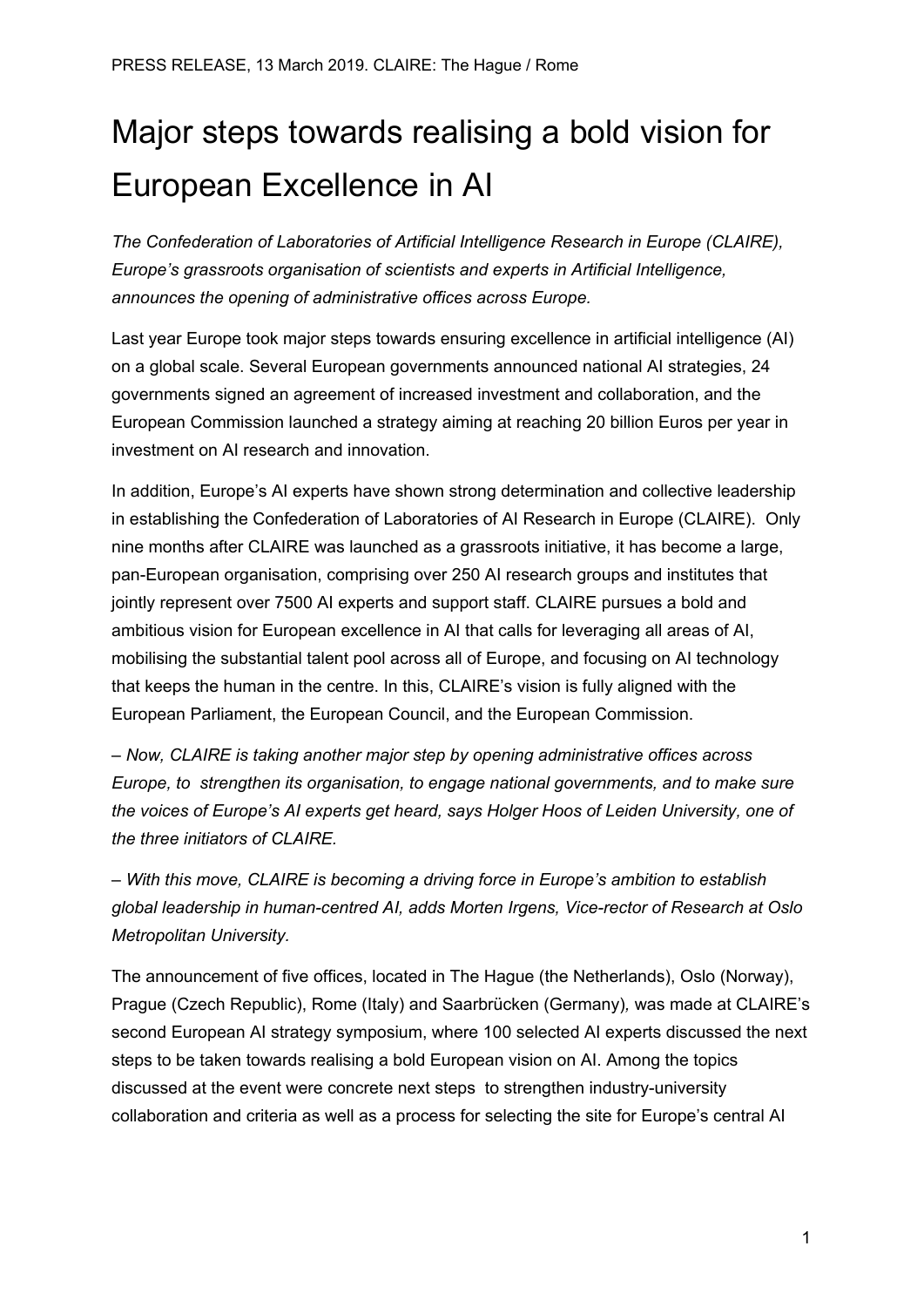research and innovation hub. The symposium was held in Rome, with the support of the National Resource Council of Italy, the Italian AI Society and the European Space Agency.

*– There is an urgent need for Europe's governments to form bold and effective long-term strategies around AI, while stepping up investment into education and basic research towards a strong impact of AI for European industry as well as societies, says Philipp Slusallek of the German Research Center for Artificial Intelligence. The future of Europe is at stake.*

## **Europe in the global competition**

Europe is one of three contenders for global leadership in artificial intelligence. According to a recent study by Elsevier, Europe has an extraordinary pool of talent and institutes, fostering AI research in Europe and beyond; it is also home to the largest share of the top 100 AI research institutions worldwide, and the talent coming out of these centres has increasingly entrepreneurial ambitions.

However, the United States and China are investing enormously in research, innovation and development in Artificial Intelligence. In 2017, private investment alone was seven times higher in the U.S. than in Europe, according to the European Commission. China has launched an ambitious plan aimed at achieving dominance in all areas of AI within a few years.

This causes major concerns for Europe, as AI is not only expected to have large economic impact, but also to fundamentally change the way we live and work. Without swift and substantial support, Europe's research institutions, industries and talent pool will face increasing difficulty to compete globally. Currently, much of European AI talent ends up in industry and universities outside of Europe. Reasons for this disturbing trend include not only substantial differences in salaries, but also a dearth of ambitious and exciting AI projects, insufficient research infrastructure, bureaucratic overhead, and lack of critical mass. To stay relevant in the global competition for excellence and impact in AI, Europe urgently needs to change this.

## **CLAIRE**

Launched in June 2018, CLAIRE's mission is to bring about this change, by mobilising the European AI community and its stakeholders, and by guiding European and national decision makers in their efforts and investments towards ensuring European excellence in human-centred AI. CLAIRE's vision is supported by over 2700 individual AI experts and stakeholders, as well as by a large number of Europe's leading organisations in AI research, including DFKI (Germany), the largest AI research institute in the world, as well as three of